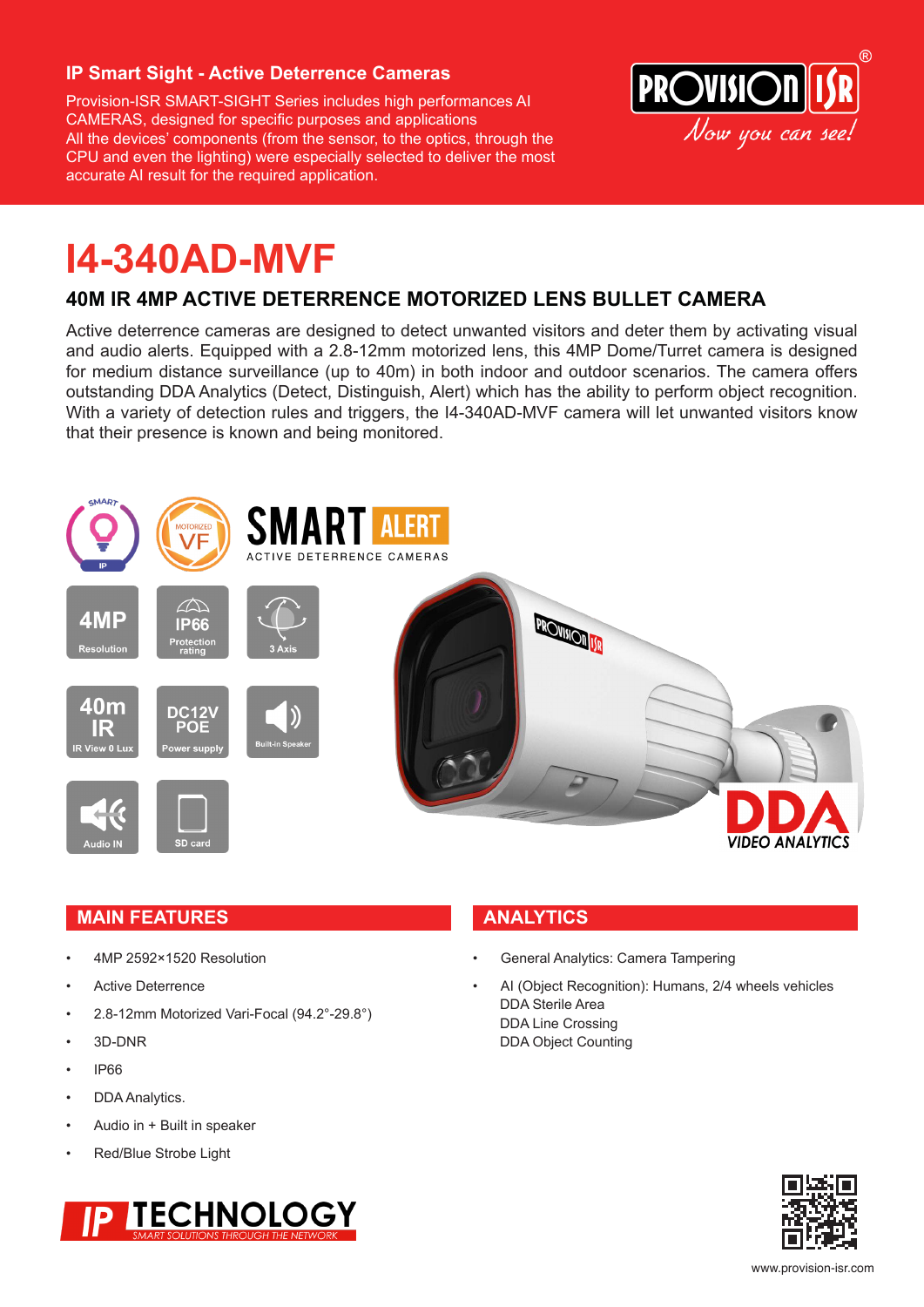### **I4-340AD-MVF**



#### **SPECIFICATIONS**

| Image Sensor              | 1/3" CMOS (16:9)                                                                                                                                 |
|---------------------------|--------------------------------------------------------------------------------------------------------------------------------------------------|
| <b>Effective Pixels</b>   | 2592X1520                                                                                                                                        |
| <b>Electronic Shutter</b> | $1/25s \sim 1/100000s$                                                                                                                           |
| <b>Frame Rate</b>         | 1-25/30FPS In Normal Mode. 1-50/60FPS in HFR Mode***                                                                                             |
| Day & Night               | <b>ICR</b>                                                                                                                                       |
| Min. Illumination         | Day: 0.1lux / Night: 0.005lux (@F1.6, AGC On) 0lux with IR on                                                                                    |
| Audio compression         | G.711A/G.711U                                                                                                                                    |
| Communication             | Two-way Audio                                                                                                                                    |
| Image Settings            | AWB, AGC Adjustable, Exposure Mode (Auto)<br>Sharpness, Saturation, Brightness & Contrast Adjustable                                             |
| Image Enhancement         | True WDR (120dB), BLC, HLC, ROI                                                                                                                  |
| Noise Reduction           | 3D-DNR                                                                                                                                           |
| Image Orientation         | Mirror/Flip                                                                                                                                      |
| Privacy Zone              | Yes                                                                                                                                              |
| <b>Motion Detection</b>   | Yes                                                                                                                                              |
| Analytics                 | Object Detection (Sterile Area, Line Crossing), Camera Tampering                                                                                 |
| Video Compression         | H.265+/H.264+/H.265/H.264/MJPEG                                                                                                                  |
| Resolution                | 4MP / 2K / 3MP / 2MP / 1MP / D1 / QVGA / CIF / QCIF                                                                                              |
| Multi-Stream              | Master Stream: 4MP(2592x1520) / 2K (2560x1440) / 3MP / 2MP / 1MP<br>Sub-Stream: 1MP / D1 / CIF / QCIF<br>Third Stream: D1 / CIF / QCIF (1~30fps) |
| <b>Bit rate</b>           | 64Kbps ~ 7Mbps@H.265 / 64Kbps ~ 8Mbps@H.264                                                                                                      |
| Encode Mode               | <b>VBR/CBR</b>                                                                                                                                   |
| Image Quality             | Five levels under VBR; Free adjustment under CBR                                                                                                 |
| <b>IR Distance</b>        | 40m (2 High Power IR LED)<br>Red/Blue Strobe light                                                                                               |
| Lens (Field of View)      | 2.8-12mm MVF with Auto Focus (94.2°-29.8°)                                                                                                       |

\*Main Stream Only, \*\*Sub-Streams Only, \*\*\*1080p,no true-WDR

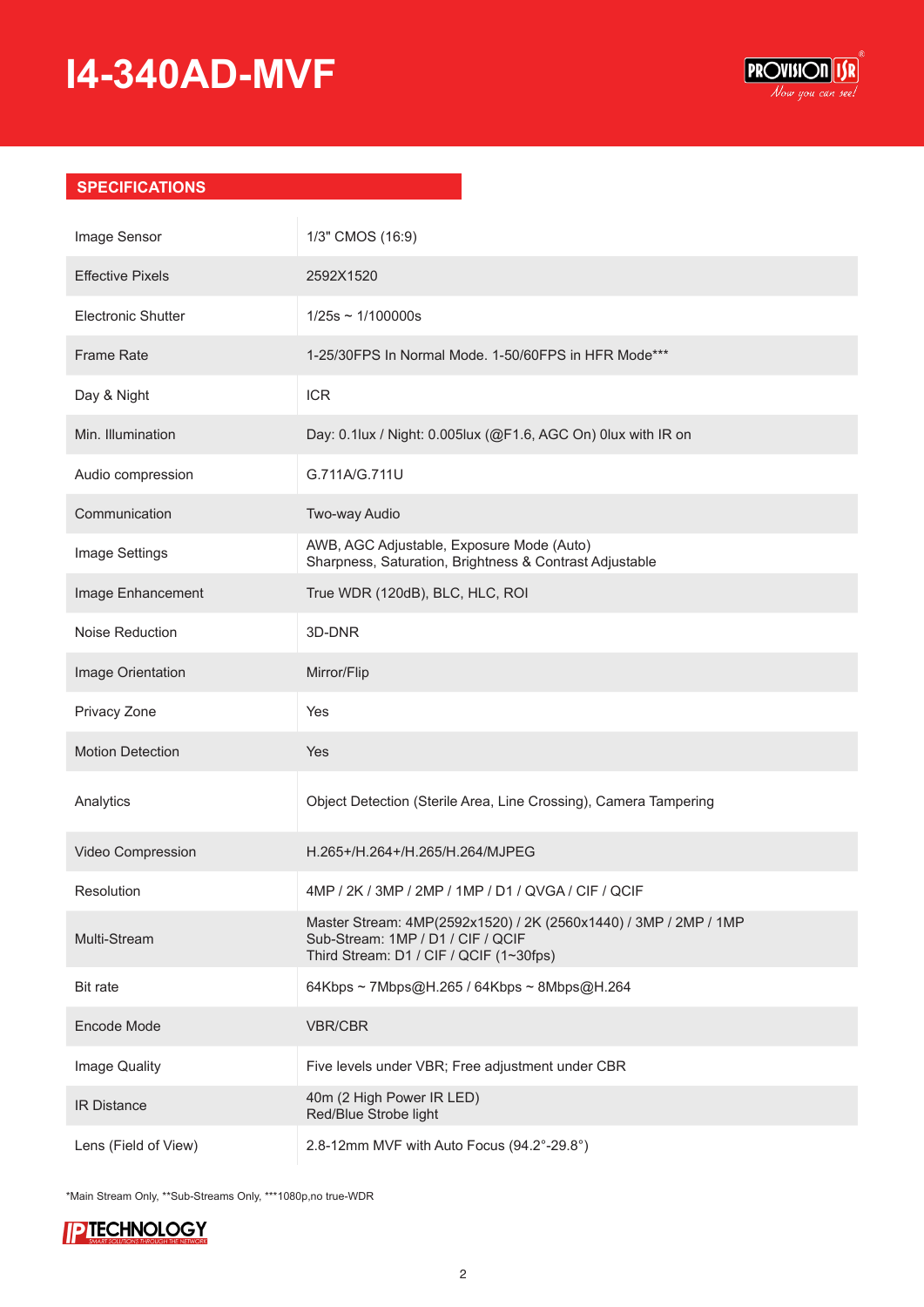## **I4-340AD-MVF**



#### **SPECIFICATIONS**

| Iris                      | <b>DC</b> Iris                                                                                       |
|---------------------------|------------------------------------------------------------------------------------------------------|
| Lens Mount                | Ø14 Mount                                                                                            |
| <b>Protection Rate</b>    | Water Proof: IP66                                                                                    |
| <b>Bracket</b>            | 3-Axis Bracket                                                                                       |
| <b>Dimensions</b>         | 220.8x79.4x81.2mm                                                                                    |
| Weight (gross)            | ~1650g                                                                                               |
| Network                   | RJ45 (+PoE)                                                                                          |
| Power                     | DC Socket                                                                                            |
| Analog Video Output       | No                                                                                                   |
| <b>Audio Connectivity</b> | Built-In speaker + Audio Input                                                                       |
| SD Card                   | Event/Schedule based Main/Sub-Stream recording (Up to 256Gb)                                         |
| <b>Hard Reset Button</b>  | Yes                                                                                                  |
| Alarm                     | Alarm in + Alarm Out                                                                                 |
| Remote Monitoring         | IE Browsing, Ossia VMS Software, Provision Cam2 Mobile App                                           |
| <b>User Access</b>        | Supports simultaneous monitoring for up to 10 users with<br>multi-stream real time transmission      |
| Network Protocol          | IPv4, IPv6, TCP, UDP, DHCP, NTP, DDNS, 802.1X, RTSP,<br>Multicast, UPnP, Email, FTP, HTTPS, QoS, P2P |
| <b>ONVIF</b>              | Yes                                                                                                  |
| Ethernet                  | 100Mbps                                                                                              |
| PoE                       | Yes                                                                                                  |
| Power Supply              | DC12V/~780mA / PoE/~7.4W                                                                             |
| <b>Work Environment</b>   | -30°C~60°C, 10%~90% Humidity                                                                         |
| Junction Box              | PR-JB12lP66 - PR-JB12lP64                                                                            |